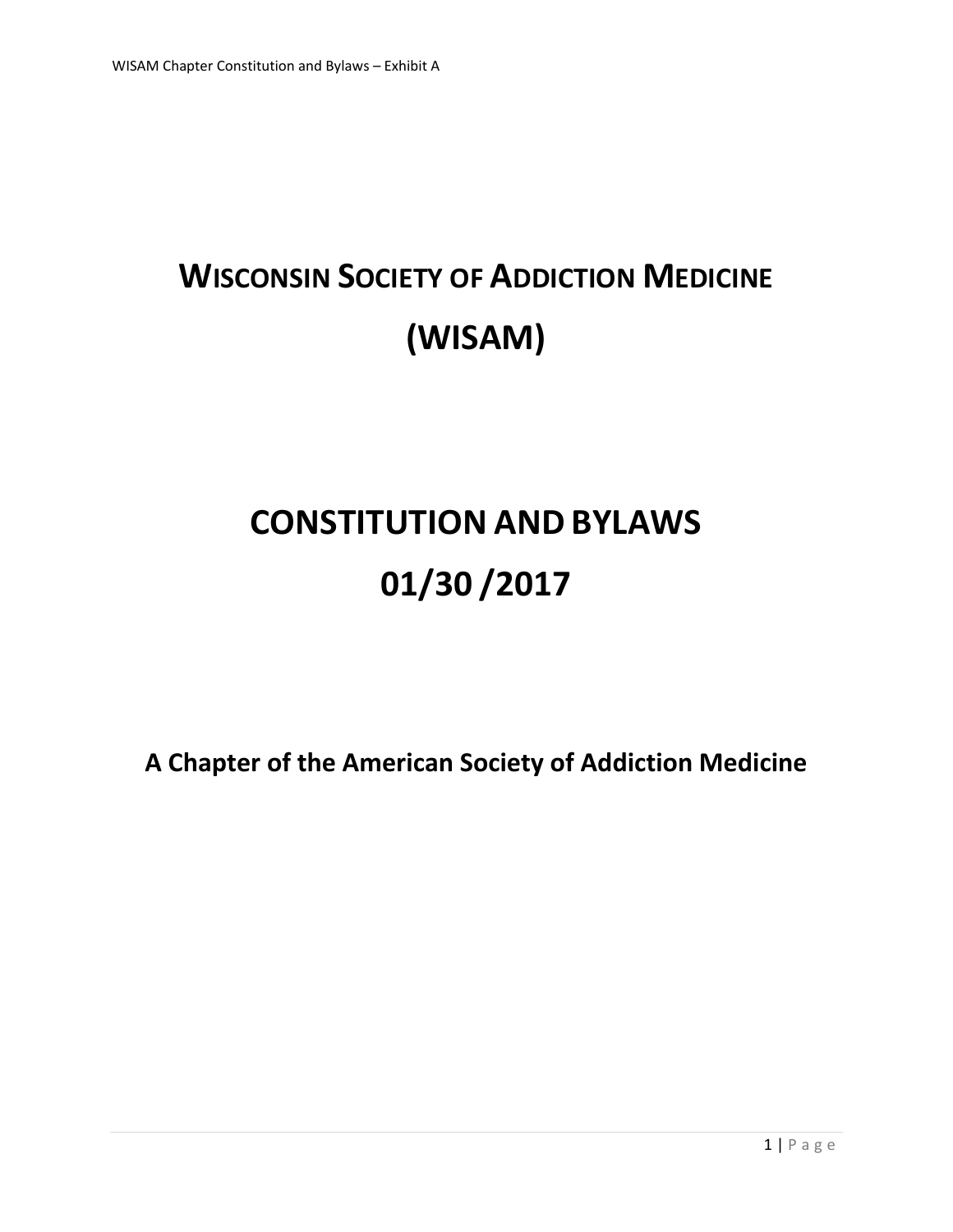# **Constitution**

### **Articles: Page Number:**

| Ι.    | Name, Purposes, and Organization | 3 |
|-------|----------------------------------|---|
| ΙΙ.   | Membership                       | 4 |
| III.  | Governance of WISAM              | 5 |
| IV.   | <b>Officers</b>                  | 5 |
| V.    | Meetings                         | 6 |
| VI.   | <b>Hearings and Petitions</b>    | 6 |
| VII.  | <b>Financial Provisions</b>      | 6 |
| VIII. | Seal                             | 7 |
| IX.   | Amendments                       | 7 |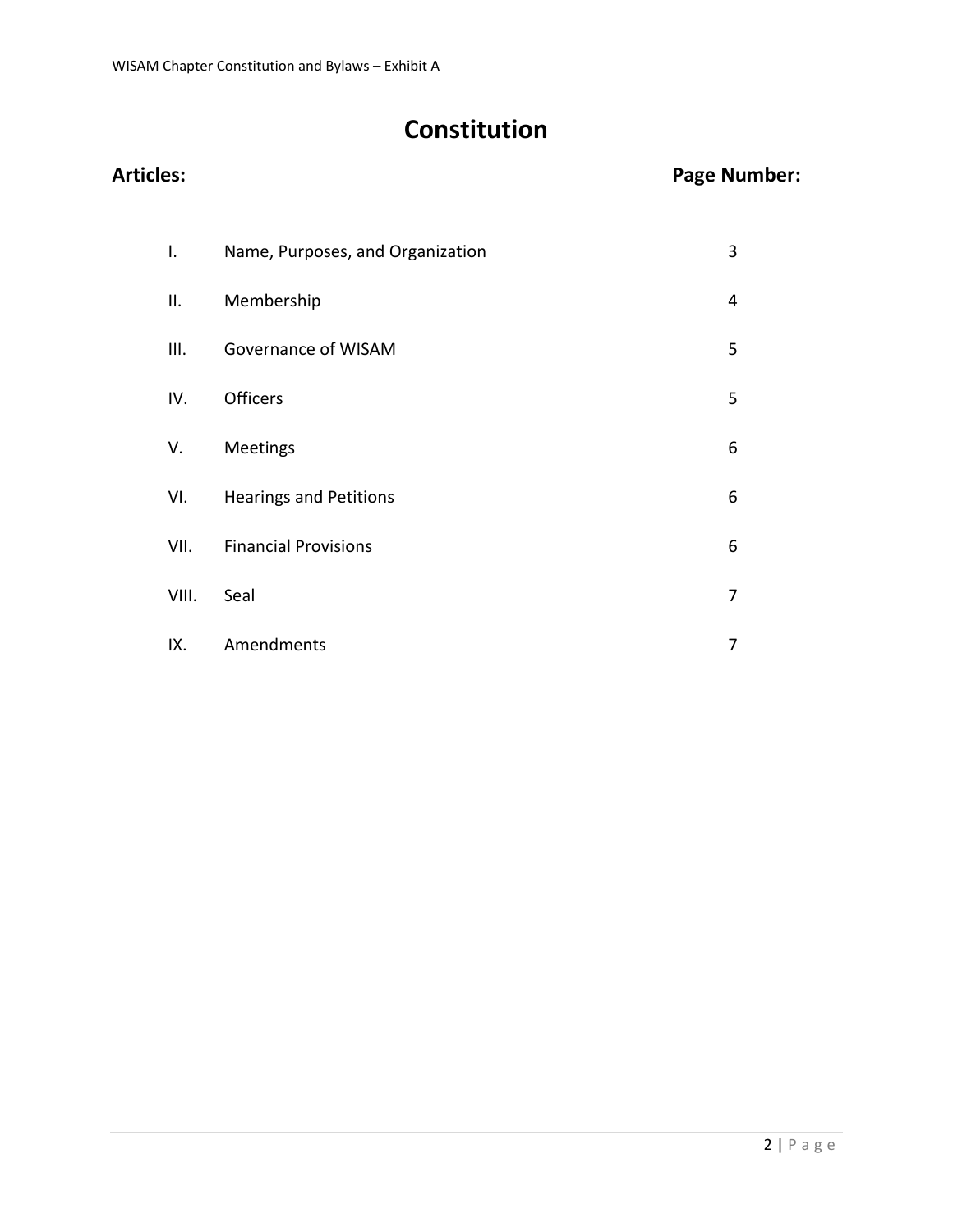#### **ARTICLE 1**

#### **Name, Purposes, and Organization**

#### Section 1: Name

The name and title of the organization shall be the Wisconsin Society of Addiction Medicine, Inc., hereinafter referred to as WISAM, and it shall be a chapter of the American Society of Addiction Medicine, hereinafter referred to as ASAM.

#### Section 2: Mission, Purposes, and Goals

#### The **MISSION** of WISAM is:

To provide a medium for Wisconsin physicians and associated professionals dedicated to increasing access to and improving the quality of addiction treatment; educating physicians, other health care professionals, and the public; supporting research and prevention; and promoting the appropriate role of physicians and associated professionals in the care of patients with addiction.

#### The **PURPOSE** of WISAM is to:

- 2.1 enable networking with colleagues in addiction medicine;
- 2.2 provide closer liaison between WISAM members and the national activities of ASAM;
- 2.3 provide closer liaison to other physicians, associated professionals, and professional societies regarding addiction medicine-related issues;
- 2.4 increase public awareness in and about the existence and vitality of the specialty of addiction medicine in Wisconsin;
- 2.5 increase public awareness in and about problems related to the disease of addiction and related health conditions as well as non-addictive forms of unhealthy substance use in Wisconsin;
- 2.6 promote professionalism in the delivery of services to patients with problems, which result from the disease of addiction.
- 2.7 be a professional resource for state and national public policy issues that affect addiction medicine services and patients with the disease of addiction and those who manifest non-addictive forms of unhealthy substance use.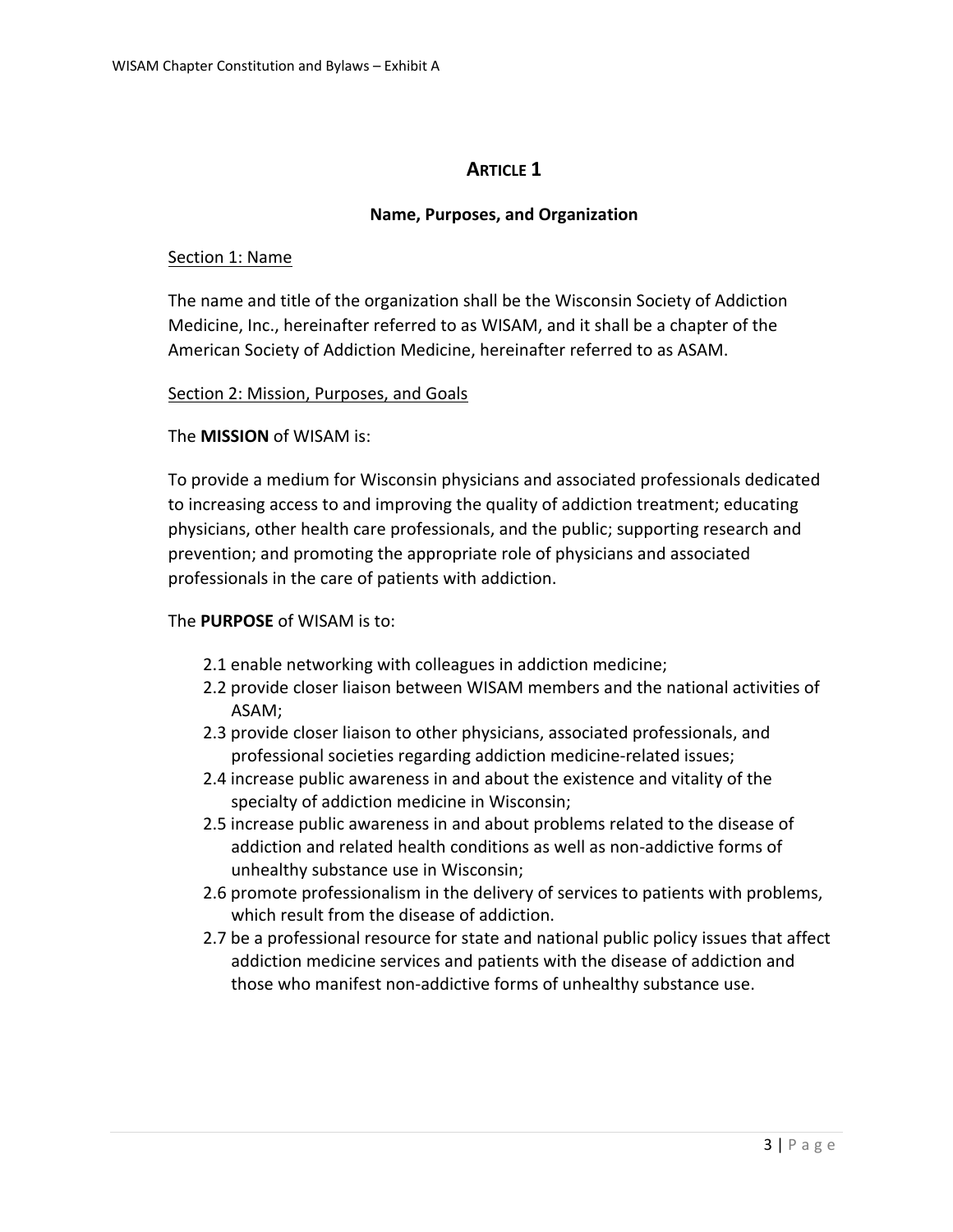#### The **GOALS** of WISAM are to provide:

- 2.8 a forum for sharing of ideas among Wisconsin addiction specialty professionals, especially regarding clinical management strategies and strategies for interfacing with managed care organizations and other purchasers of health care services;
- 2.9 a vehicle for increased professionalism and higher quality information, prevention, training, and treatment regarding the disease of addiction;
- 2.10 an enhancement of knowledge and attitudes among citizens and institutions about the primary nature of the disease of addiction;
- 2.11 a channel for Wisconsin input into national standards of care for the disease of addiction;
- 2.12 a channel for Wisconsin input into health care reform initiatives to improve access to care and enhance the quality and outcomes of care for persons with addiction and related health conditions;
- 2.13 a mechanism to promote the treatment and rehabilitation of health professionals who suffer from the disease of addiction as an alternative, where appropriate, to professional disciplinary actions;
- 2.14 a vehicle to offer practice improvement tools to addiction specialists;
- 2.15 a decrease in isolation experienced by Wisconsin addiction specialty professionals; and
- 2.16 an increase in practice satisfaction and professional fun and enjoyment for Wisconsin addiction specialty professionals.

#### Section 3: Organization

WISAM is an organization of individual members, and is comprised of a Board of Directors, Officers, and Committees as defined elsewhere in this Constitution and in WISAM's Bylaws.

#### **Article II Membership**

#### Section 1: Classes of Membership

The membership of WISAM shall be divided into classes, as provided in the Bylaws.

Section 2: Membership Qualifications, Rights, Privileges, Duties, and Obligations The qualifications, rights, privileges, duties, and obligations of the several classes of membership are as stated in the Bylaws.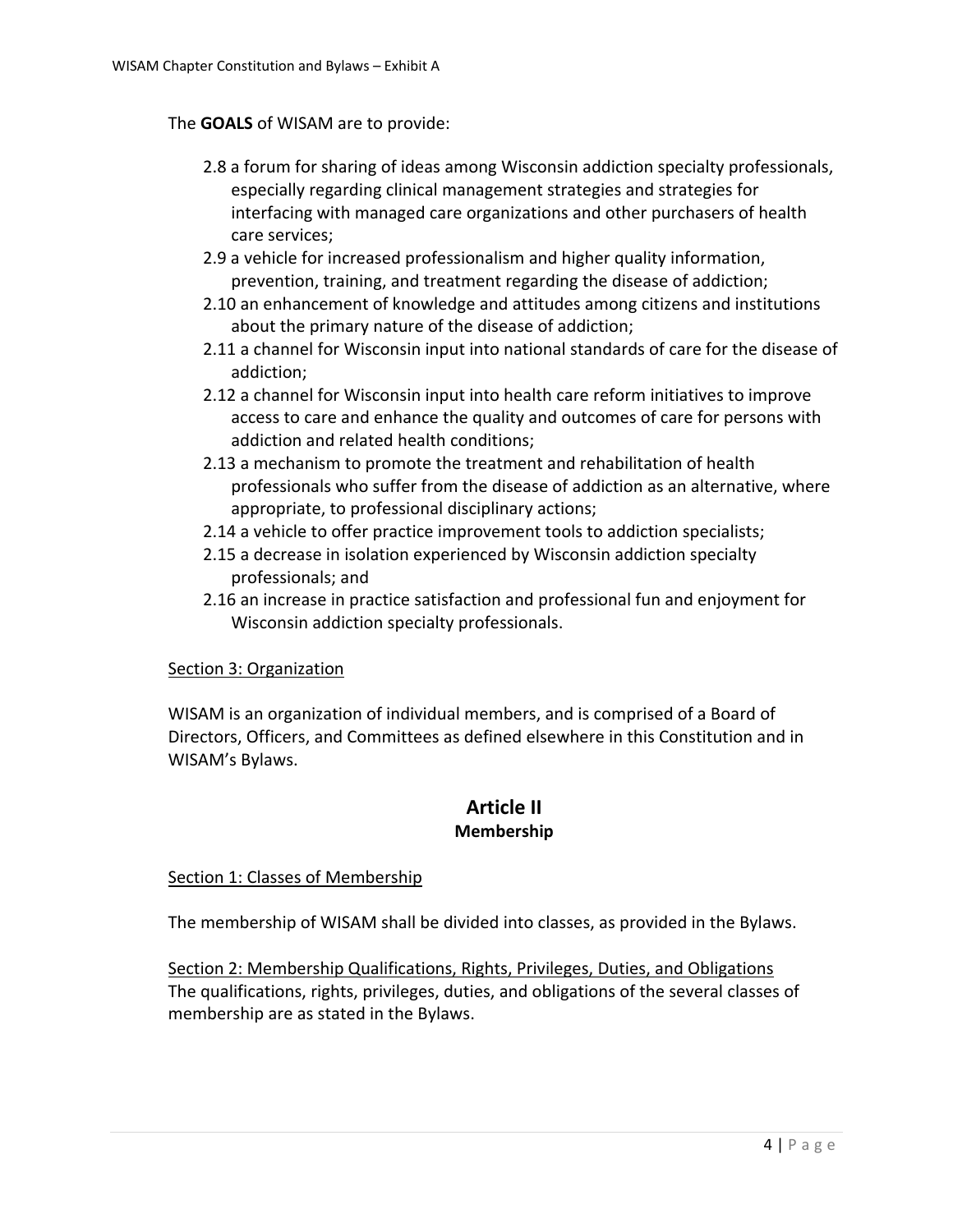#### **Article III Governance of WISAM**

#### **PART A: Board of Directors**

#### Section 1: Composition

The Board of Directors of WISAM shall consist of the following:

- a. The elected Officers of the Society as defined in this Constitution and as further defined in the Bylaws;
- b. A Director at Large, with a mode of selection and a term of office as further defined in the Bylaws;
- c. An Early Career Physician (ECP) Director, with a mode of selection and a term of office as further defined in the Bylaws.

#### Section 2: Powers and Duties

Subject to provisions of this Constitution and the Bylaws, the Board of Directors shall be vested with full and complete power and authority to manage, control, use, invest, reinvest, lease, make contracts in respect of and concerning, convey, give, grant, transfer or otherwise dispose of all property and assets of whatever kind and nature owned by WISAM, and shall also be vested with full and complete power and authority to do and perform all acts and to transact all business for and on behalf of WISAM and to manage and conduct all the work and activities of WISAM in carrying out the purposes thereof. The Board of Directors shall have such additional duties, powers, and functions as are prescribed in the Bylaws.

#### **PART B: Executive Committee**

There shall be no Executive Committee, unless later specified by the members as prescribed in the Bylaws, to facilitate the business of WISAM.

#### **Article IV Officers**

#### Section 1: Composition

The Officers of WISAM shall consist of the President, President-Elect, Immediate Past-President, Secretary, and Treasurer.

#### Section 2: Term of Office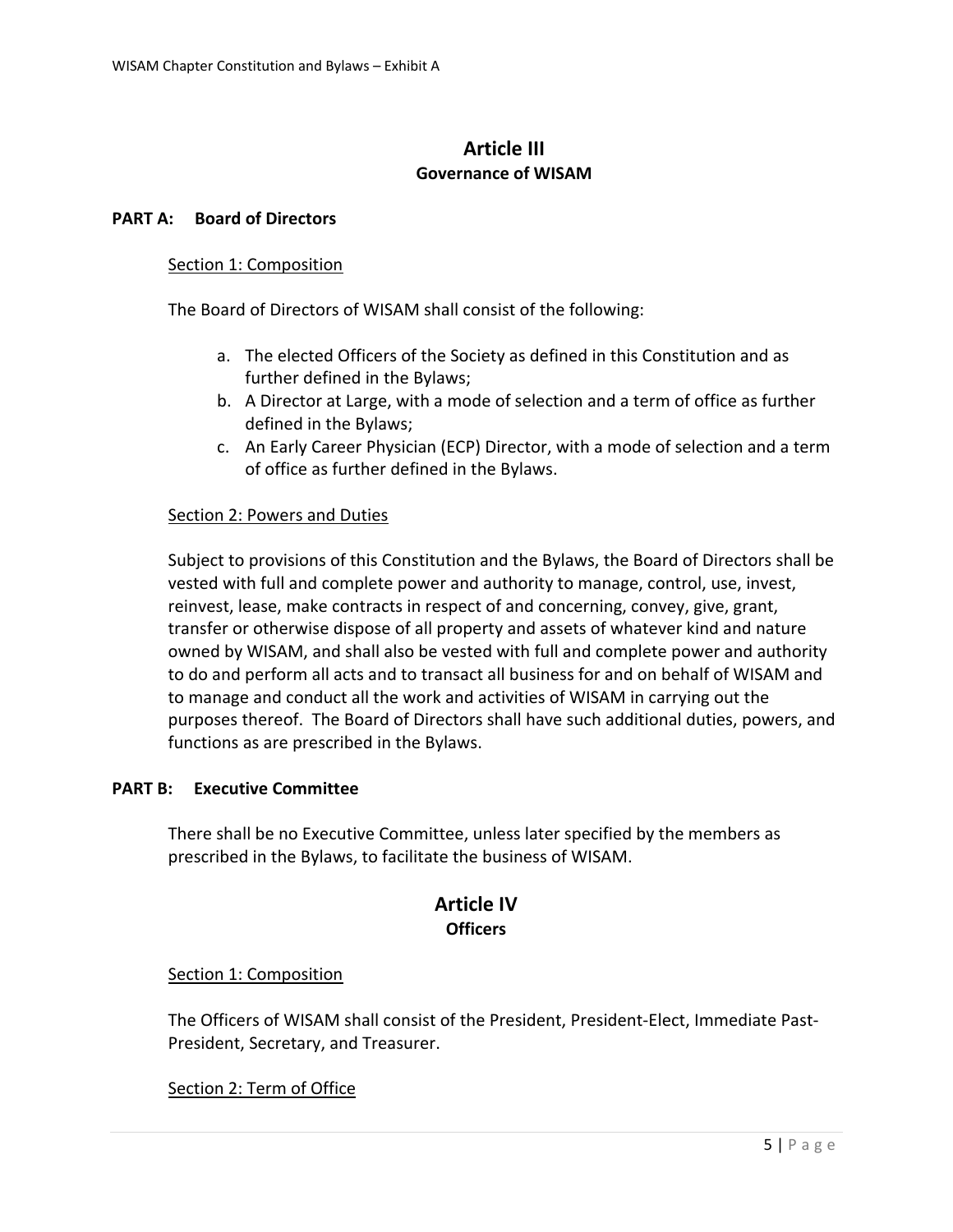Officers of WISAM shall be elected for a term of two (2) years. Upon completion of the President's term of office, the President-Elect shall assume the office of the President, and the President shall assume the office of Immediate Past-President.

Should any Officer's position become vacant prior to the end of the prescribed term of office, the vacant position shall be filled as prescribed in the Bylaws.

#### Section 3: Powers and Duties

The powers and duties of the Officers of WISAM shall be as prescribed in the Bylaws.

#### **Article V Meetings**

#### Section 1: Annual Meeting of the Membership

In each year, there shall be an Annual Meeting of the membership as provided in the Bylaws. Special meetings of the membership may be called and held as provided in the Bylaws.

#### Section 2: Meetings of the Board of Directors

The Board of Directors shall meet as prescribed in the Bylaws.

#### **Article VI Hearings and Petitions**

Procedures for hearing and petition shall be as set forth in the Bylaws.

#### **Article VII Financial Provisions**

#### Section 1: Annual Dues

Dues for various classes of members shall be established by the Board of Directors.

Section 2: Other Sources of Revenue

Funds may be raised by any means approved by the Board of Directors and as set forth in the Bylaws.

#### Section 3: Annual Budget of Expenditures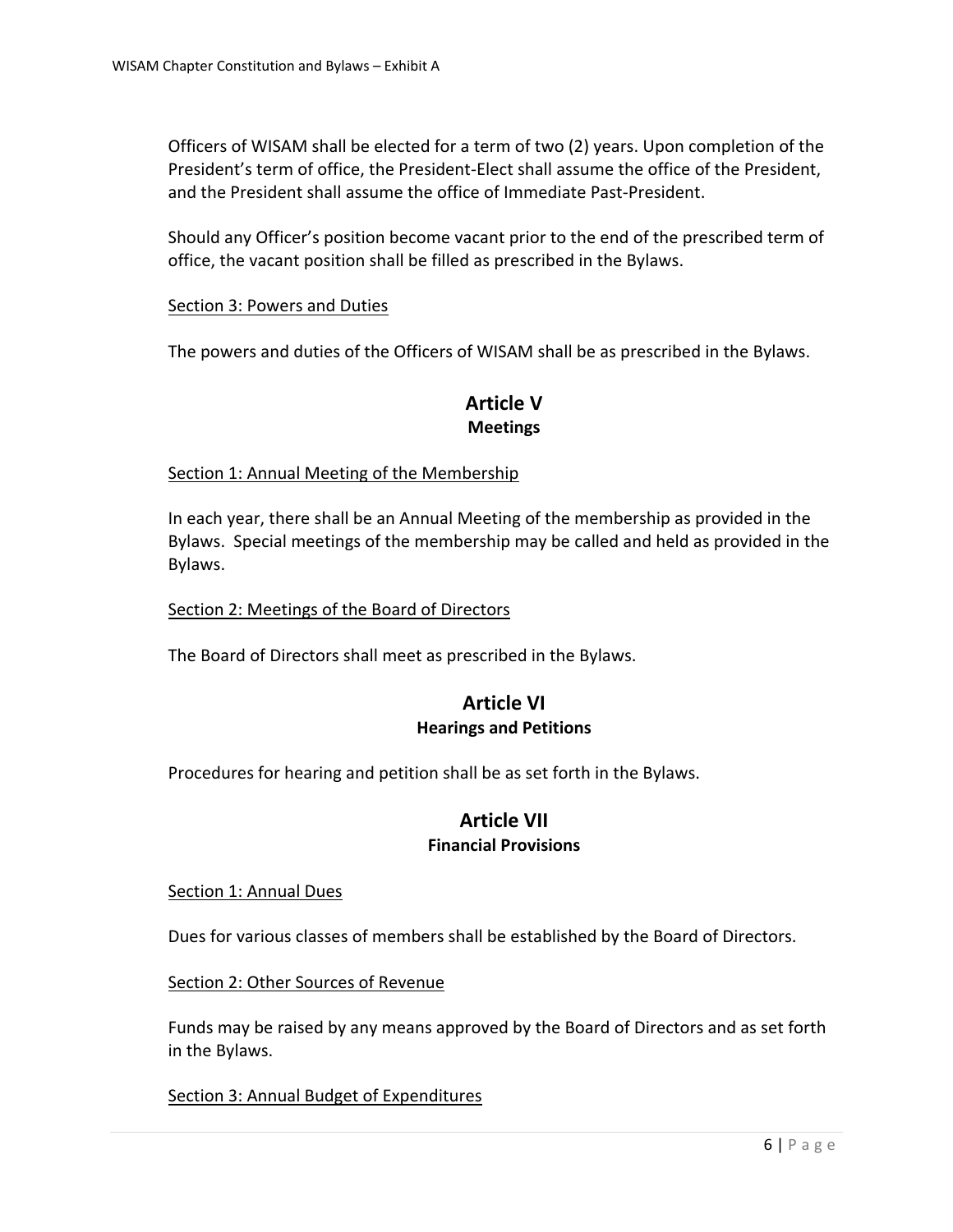The Board shall assure the development of an itemized budget stating the proposed expenditures of the Society for the ensuing year.

#### Section 4: Funds of WISAM

The Treasurer shall be responsible for the security of all funds received by WISAM. The Treasurer shall be responsible for the handling, depositing, and investing of WISAM funds as directed by the Board of Directors and defined by the Bylaws. The Treasurer shall cause funds to be dispensed only as authorized by the Board of Directors. An accurate account of all transactions of the Treasury shall be reported at the annual meeting of WISAM and at each meeting of the Board of Directors.

#### Section 5: Dispensation of Assets at Dissolution

In the event that WISAM should dissolve its corporate status, any and all of its assets shall be remitted to the American Society of Addiction Medicine.

#### **Article VIII Seal**

WISAM shall have a seal appropriate to the name of WISAM, consisting of such emblems, figures, or words as the Board of Directors shall prescribe. The power to change the seal shall rest with the Board of Directors.

#### **Article IX Amendments**

Any member of the Board of Directors or any group of at least six (6) of the active membership in good standing may propose one or more amendments to the Constitution. The proposed amendment shall first be submitted to the Board of Directors in written form at least two (2) weeks prior to the next meeting of the Board of Directors for approval.

Once approved by the Board of Directors, the proposed amendment must be submitted by mail or electronic-mail within thirty (30) days to the active members of WISAM, at their addresses on file at WISAM's office, for ratification. A proposed amendment is ratified if at least two-thirds (2/3) of the members respond in the affirmative no later than thirty (30) days from the date of mailing/ e-mailing.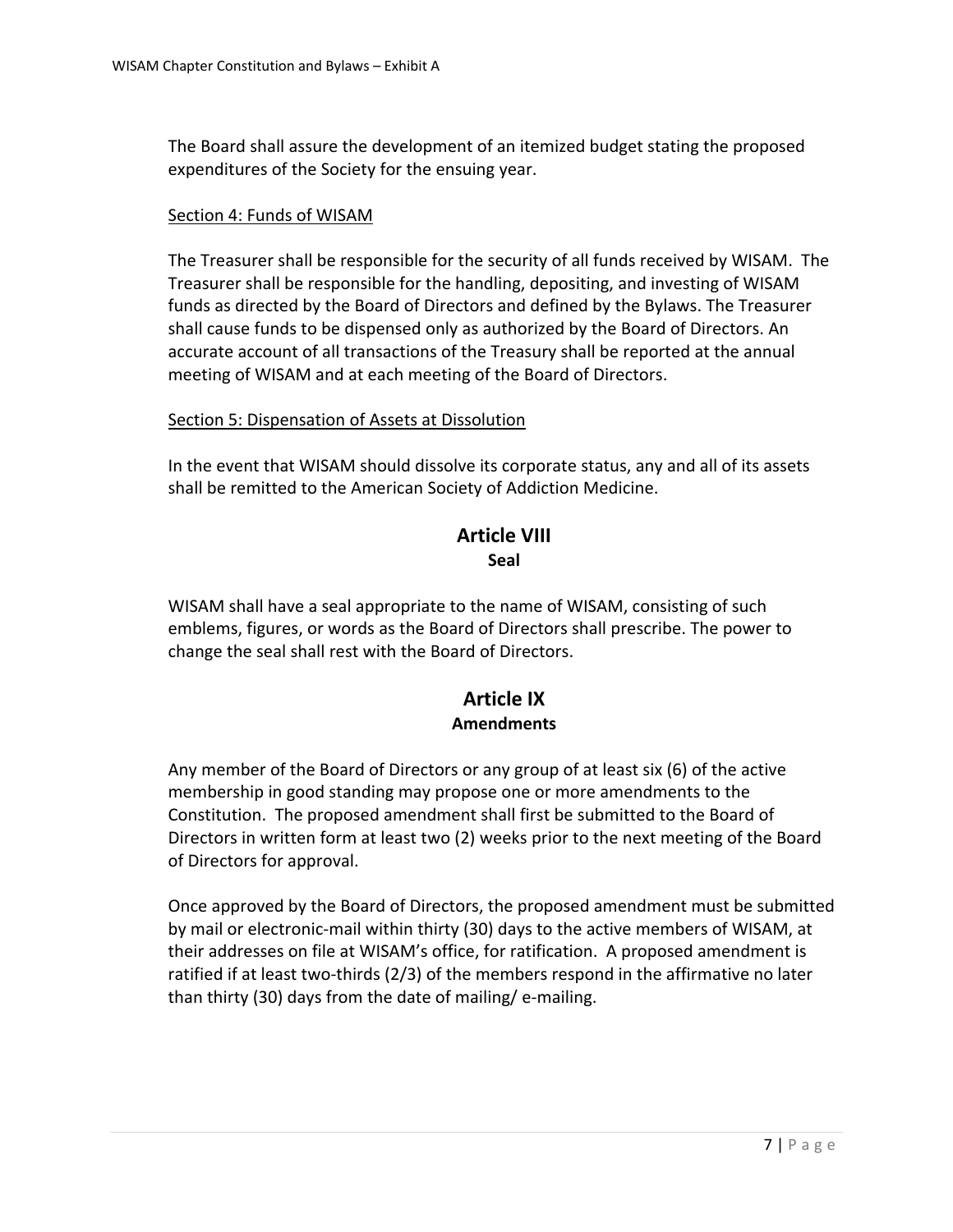## **Bylaws**

| <b>Chapter:</b> |                                | <b>Page Number:</b> |
|-----------------|--------------------------------|---------------------|
| $\mathsf{I}$ .  | Membership                     | 9                   |
| ΙΙ.             | Government of WISAM            | 9                   |
| III.            | Officers                       | 10                  |
| IV.             | Committees                     | 12                  |
| V.              | Elections                      | 13                  |
| VI.             | Meetings                       | 14                  |
| VII.            | Relations with the Public      | 15                  |
| VIII.           | Finances of WISAM              | 15                  |
| IX.             | Amendments                     | 16                  |
| Χ.              | <b>Official Communications</b> | 17                  |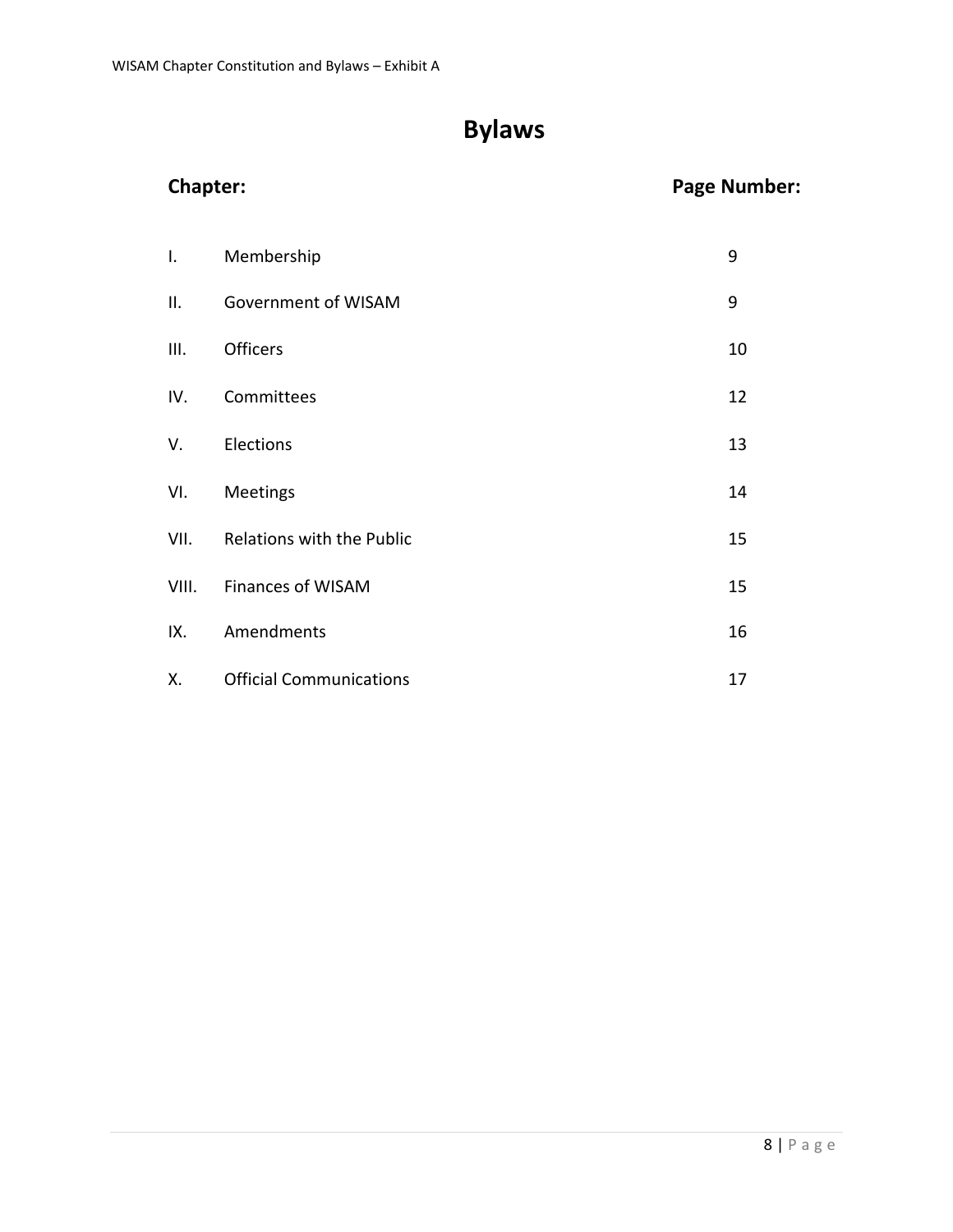#### **Chapter I Membership**

ASAM and WISAM shall have unified membership. Members of ASAM who work or reside in the designated territory of the WISAM shall become a member of WISAM, a Chapter of ASAM. All Members of WISAM must be members of ASAM.

#### Section 1: Eligibility

Classes and privileges of membership are defined in the ASAM Bylaws.

#### Section 2: Suspension or Expulsion of a Member

Loss, suspension, and termination of membership are defined in the ASAM Bylaws.

#### Section 3: Relocation of Members

Membership in the WISAM is not transferable to another Chapter of ASAM. However, membership in WISAM does not preclude simultaneous membership in any other Chapter of ASAM.

#### Section 4: Resignation

All rights and privileges of membership shall terminate upon the resignation or death of the member.

#### **Chapter II Governance of the Society**

#### Section 1: Directors

The Board of Directors of WISAM shall consist of the following:

- a. The elected Officers of the Society as defined in this Constitution and as further defined in the Bylaws;
- b. A Director at Large who shall serve a term of two (2) years and who shall be nominated for the position by the nomination and membership committee and elected by the membership;
- c. An Early Career Physician (ECP) Director (as defined by the American Psychiatric Association standards, not the more restrictive ASAM standards) who shall serve a term of two (2) years and who shall be nominated for the position by the Nomination and Membership Committee and elected by the membership. In the event that an ECP Director is not available, the ECP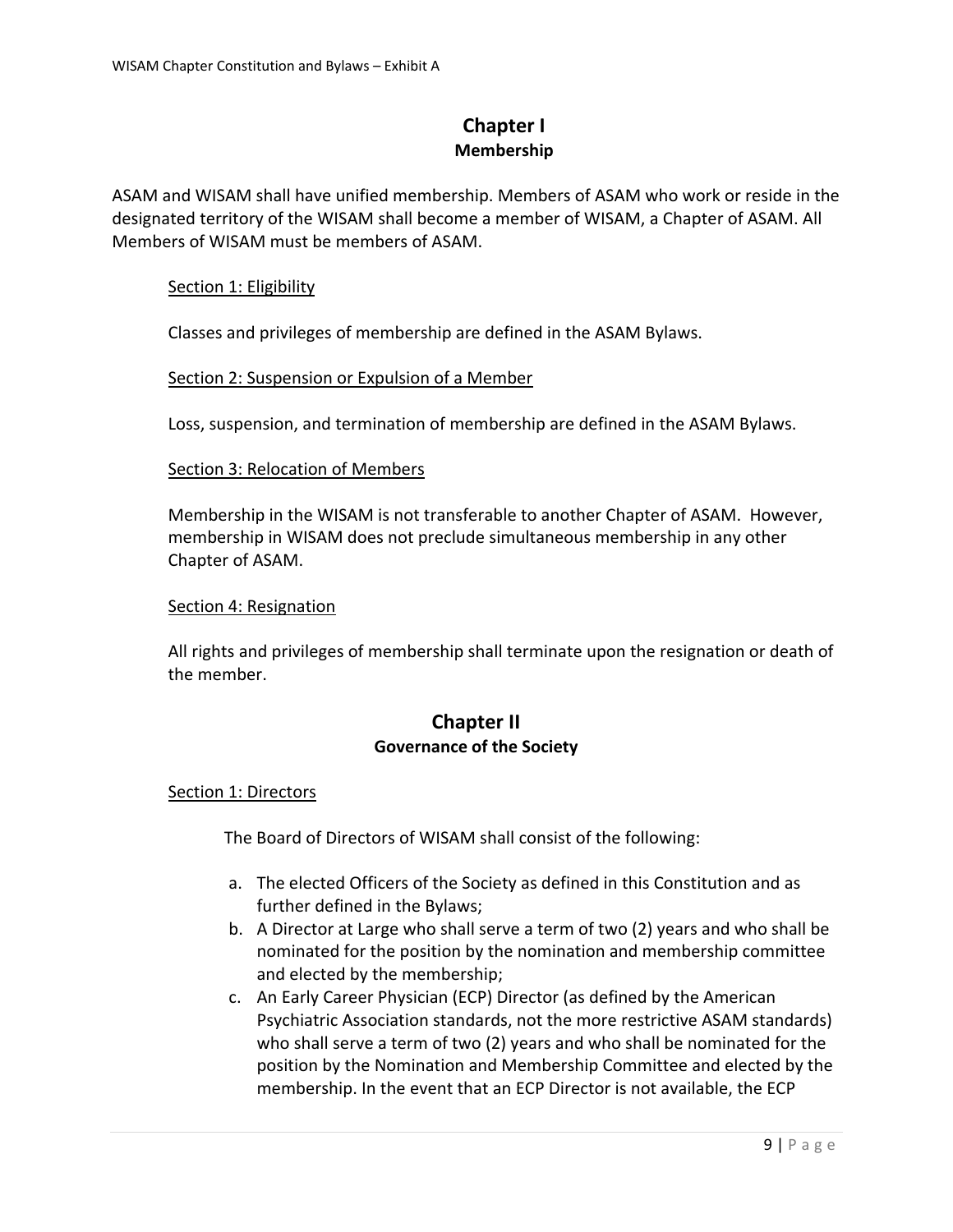Director may be replaced by a second Director at Large for the two-year term.

#### Section 2: Removal from the Board of Directors

Procedures for removal form the Board of Directors are defined in the ASAM Bylaws and are not different for WISAM than as so described by ASAM.

#### Section 3: Interim Vacancies

Vacancies that occur on the Board of Directors between elections shall be filled by a majority vote of the remaining members of the Board of Directors, and each Director so elected shall hold office during the remainder of such unexpired term and until his or her successor is elected and takes office.

#### Section 4: Terms of Directors

Officers and other Directors shall be elected to a term of two (2) years.

#### Section 5: Meetings of the Board of Directors

- a. Organizational Meeting: An organizational meeting of the Board of Directors shall be held within sixty (60) days following each election.
- b. Regular and Special Meetings: In addition to any organizational meeting, the Board of Directors shall meet at least two times a year, and more frequently when necessary, at the call of the President, and in his/her absence the President-Elect, or at the request of one-half of the members of the Board of Directors. The Board may also conduct its business, including voting, by telephone, mail, or e-mail.
- c. Quorum: A majority of the Board of Directors shall constitute a quorum for the transaction of business, except to adjourn as hereinafter provided. Each act or decision done or made by a majority of the Board members present at a meeting duly called at which a quorum is present shall be regarded as an act of the Board of Directors.

#### **Chapter III Officers**

#### Section 1: Terms of Office

No member may hold the office of the President or President-Elect for more than one (1) term, successively. Officers shall hold their offices until their successors are elected and assume office. If any Officer fails to complete his or her term of office because of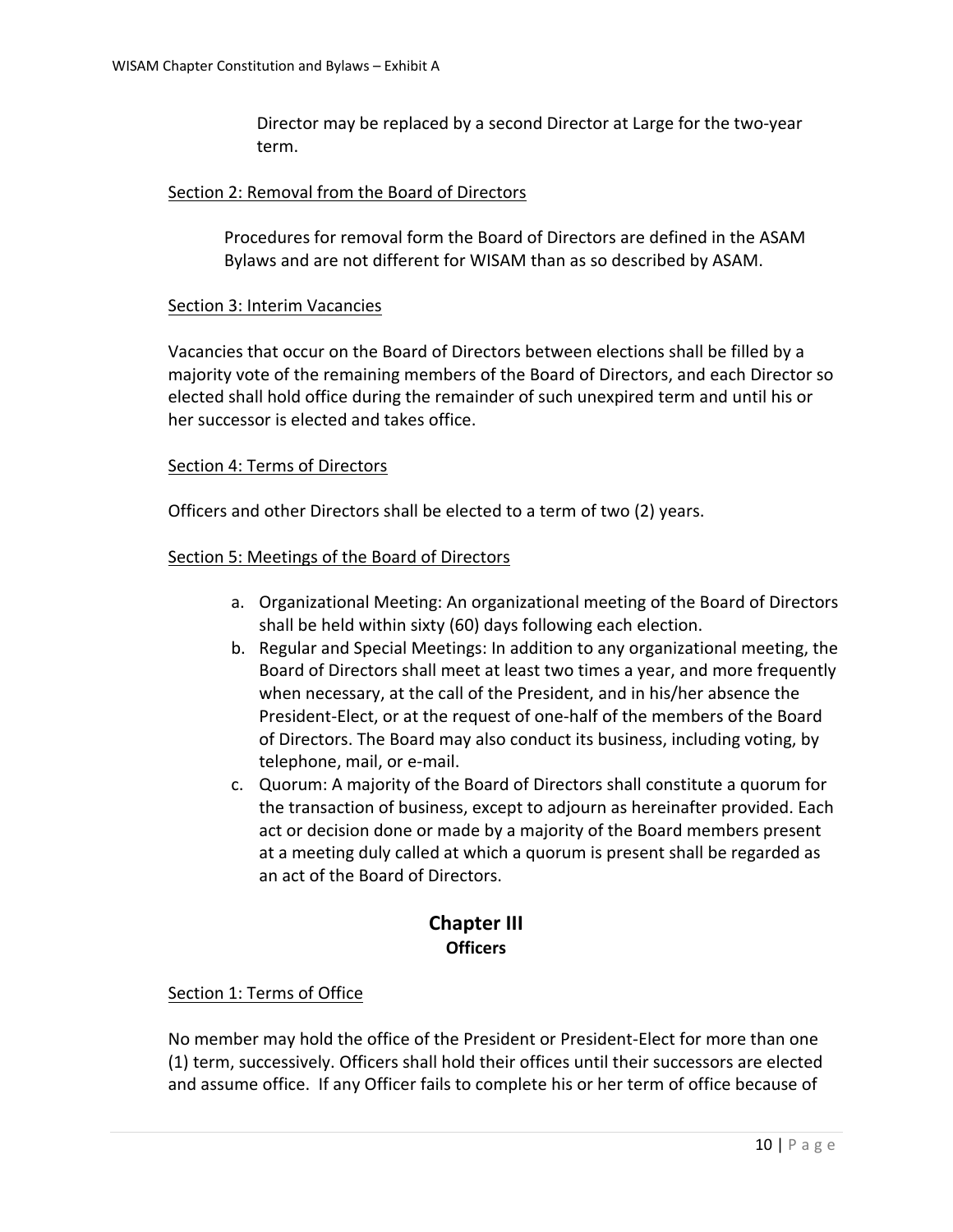resignation, removal for cause, or death, that office shall be filled for the duration of the term by an election of the Board of Directors.

#### Section 2: President

The President shall be the chief executive officer of WISAM and serves as Chairperson of the Board of Directors. The President shall serve ex-officio as a member of all other Committees, shall preside at meetings of WISAM, and shall perform such other duties as may be prescribed by the bylaws and the Board of Directors.

#### Section 3: Immediate Past-President

The Immediate Past-President shall undertake and perform duties as may be assigned by the President.

#### Section 4: Secretary

The Secretary shall:

- a. Keep an accurate record of the proceedings of the meetings of WISAM and the Board of Directors; preserve records, documents and correspondence; cause notice to be given of elections and of meetings of WISAM and of the Board of Directors; and perform all other duties incident to the office of the Secretary.
- b. Keep a complete list of the members entitled to vote, with the contact information of record for each. This list shall be prepared by the Secretary and filed in the corporate office of WISAM and be available to all members. The Secretary shall have the list available at the membership meetings for inspection by any member.

#### Section 5: Treasurer

The Treasurer shall:

- a. Be the custodian of WISAM's funds. The Treasurer shall deposit these funds in WISAM's name. The Treasurer shall disburse funds as authorized by the Board of Directors. The Treasurer shall report an accurate account of all transactions at the Annual meeting of WISAM, and at all Board of Directors meetings.
- b. Work with the President and other Directors to select administrative staff for WISAM and compensation for such person(s). This can include an overall Executive Administrator for WISAM; administrative staff and/or management organizations to assist in the operations and promotion of educational conferences offered by WISAM; advocacy consultant(s) to assist with lobbying at the state and local levels on behalf of WISAM, consistent with WISAM's Mission and Goals.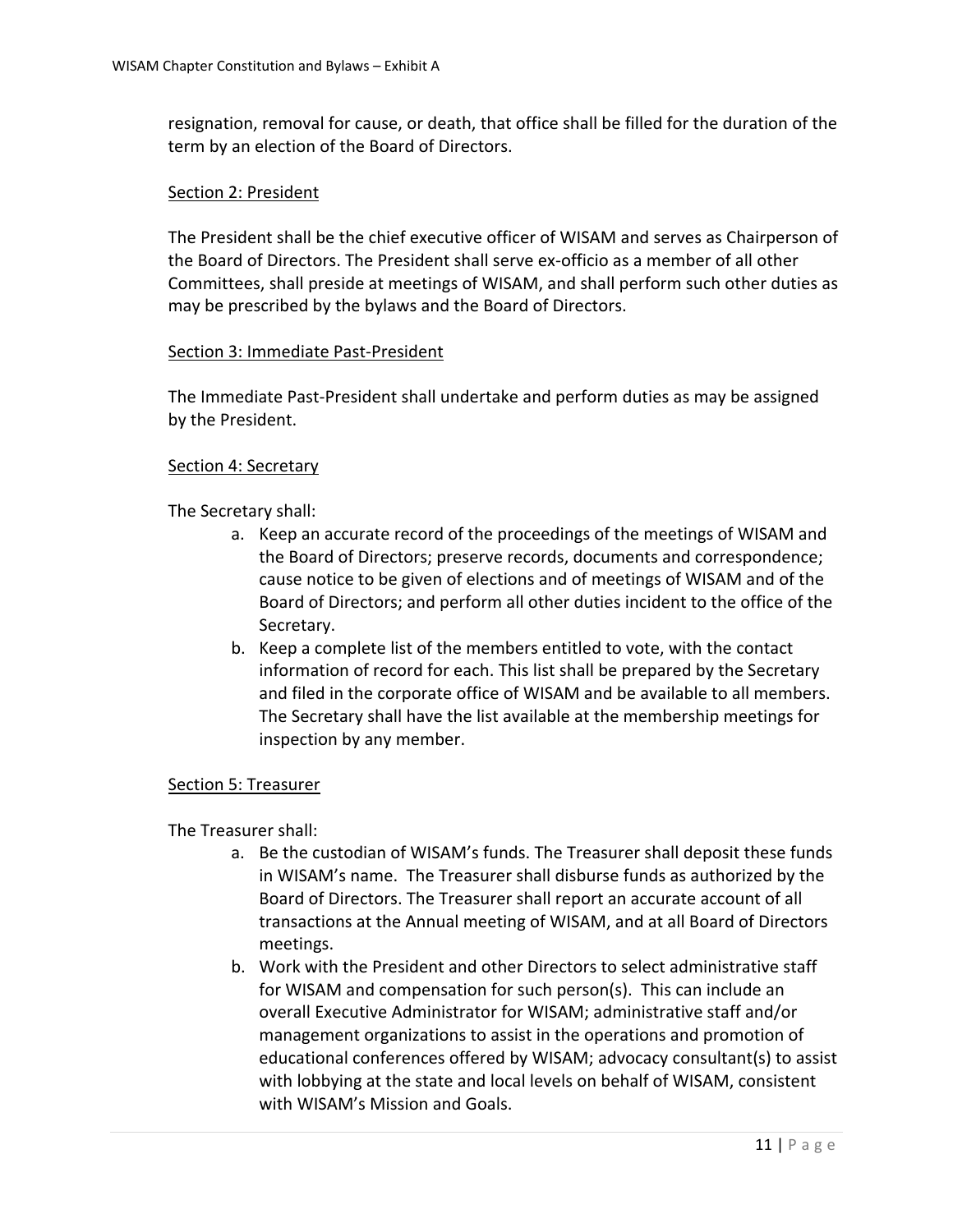- c. Arrange for an independent audit of WISAM's finances, to be submitted to ASAM per ASAM's expectations/requirements when requested and approved by a majority of WISAM's Board of Directors.
- d. If requested by the Board of Directors, provide to the Board of Directors an audited financial statement or review by an independent public accountant.

#### Section 6: Indemnification of Directors, Officers, and Others

Directors and Officers of WISAM shall be indemnified to the fullest extent now or hereafter permitted by law in connection with any legal or threatened action or proceeding (including civil, criminal, administrative, or investigative proceedings) arising out of their service to WISAM or to another organization at WISAM's request. Persons who are not Directors or Officers of WISAM may be similarly indemnified in respect of such service to the extent authorized at any time by the Board of Directors. The provisions of this Section shall be applicable to action or proceedings commenced after the adoption hereof, whether arising from the acts or omissions occurring before or after the adoption hereof, and to persons who have ceased to be Directors, Officers, or employees and shall inure to the benefit of their heirs, executors, and administrators.

#### **Chapter IV Committees**

#### Section 1: Standing Committees

The Standing Committees function under and at the pleasure of the President and Board of Directors and shall report thereto. There shall be other Committees as the Board of Directors may establish. The Chairpersons of all Committees shall serve two (2) years, or at the pleasure of the President or Board of Directors, and shall be appointed by the President and approved by the Board of Directors. The Members of all Committees shall be appointed by the Chairperson of the respective committee. Committee members shall be approved by the Board of Directors. The recommendations of all Committees shall be presented to the Board of Directors for action.

#### Section 2: Standing Committees and Their Charges

a. Nominating and Membership Committee

The Committee shall be charged with preparing a list of candidates and reviewing the qualifications of applicants for the Officers of WISAM and for the members of the Board of Directors, in accordance with provisions of Chapter V of these Bylaws. The Committee shall recommend approval or denial of applicants in each case to the WISAM Board of Directors. The Committee also will recommend to the WISAM Board of Directors means of increasing the membership of WISAM.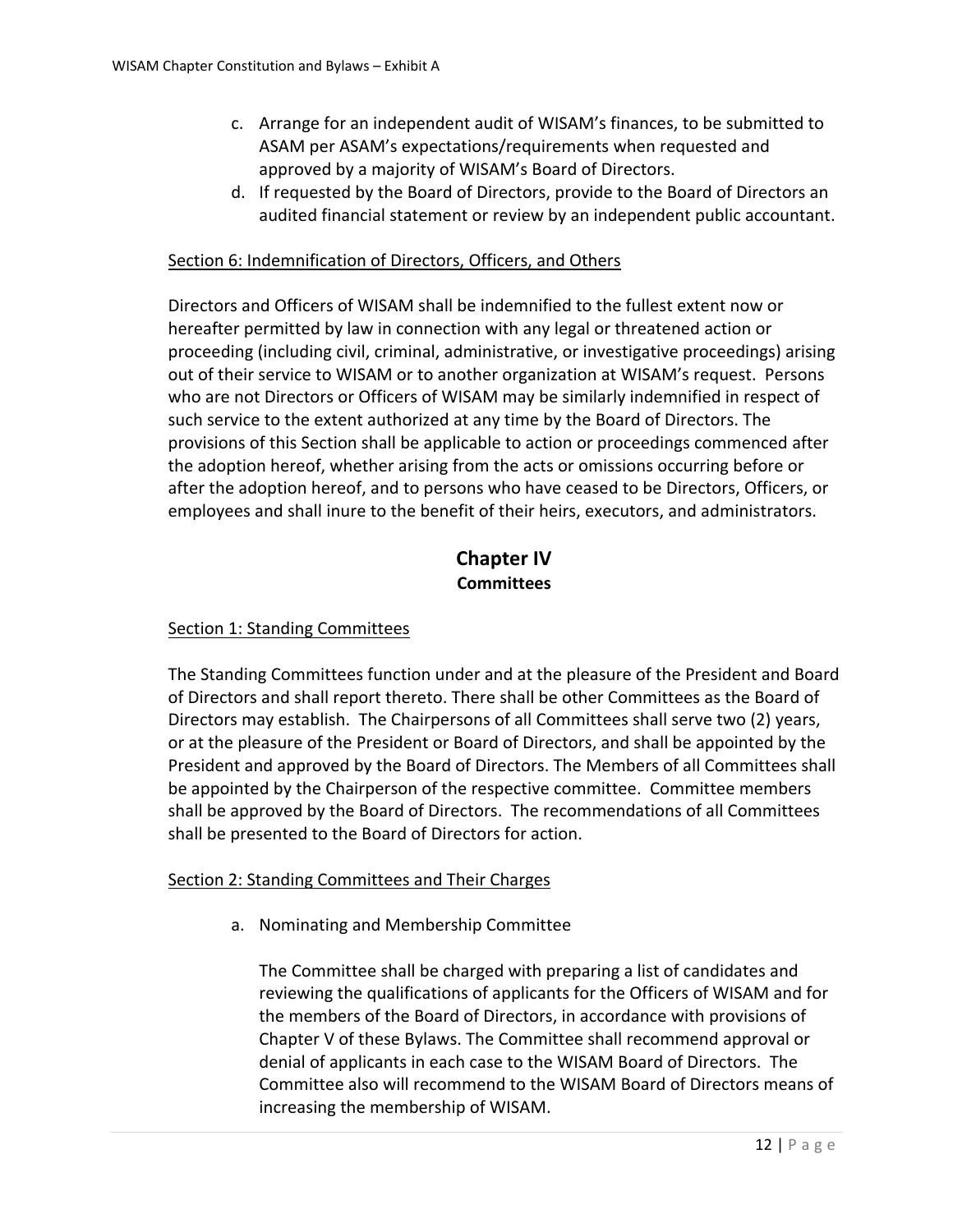b. Finance Committee

The Finance Committee shall develop and monitor an annual budget and undertake general supervision of all funds, securities, and other assets of WISAM, and be responsible for reporting of funds, as needed.

c. Education and Program Committee

The Education and Program Committee will be responsible for an annual educational program and other educational programs for WISAM. In addition, the Committee will develop and implement a plan to enlighten and inform medical and public opinion with regard to the disease of addiction, its prevention and treatment, recovery from addiction, and the practice of addiction medicine.

d. Public Policy Committee

The Public Policy Committee will be responsible for interacting with public policy makers, other professional organizations, State and local elected officials, the media, and to formulate public policy recommendations.

#### Section 3: Non-Standing Committees

The President may constitute and appoint the Chair and Members of ad-hoc committees, subject to the approval by the Board of Directors.

#### **Chapter V Elections**

#### Section 1: Dates and Eligibility

- a. Officers and Directors of WISAM shall be elected every two (2) years.
- b. Only active members of WISAM are eligible to be elected Officers or Directors.

#### Section 2: Nominations

- a) Nominations for Officers/Directors are made by the Nominating and Membership Committee.
- b) Other nominations for Officers/Directors may be made upon petition of at least six (6) active members.
- c) Notwithstanding nominations received in accordance with Section 2 (b), the Nominating and Membership Committee shall present a final slate of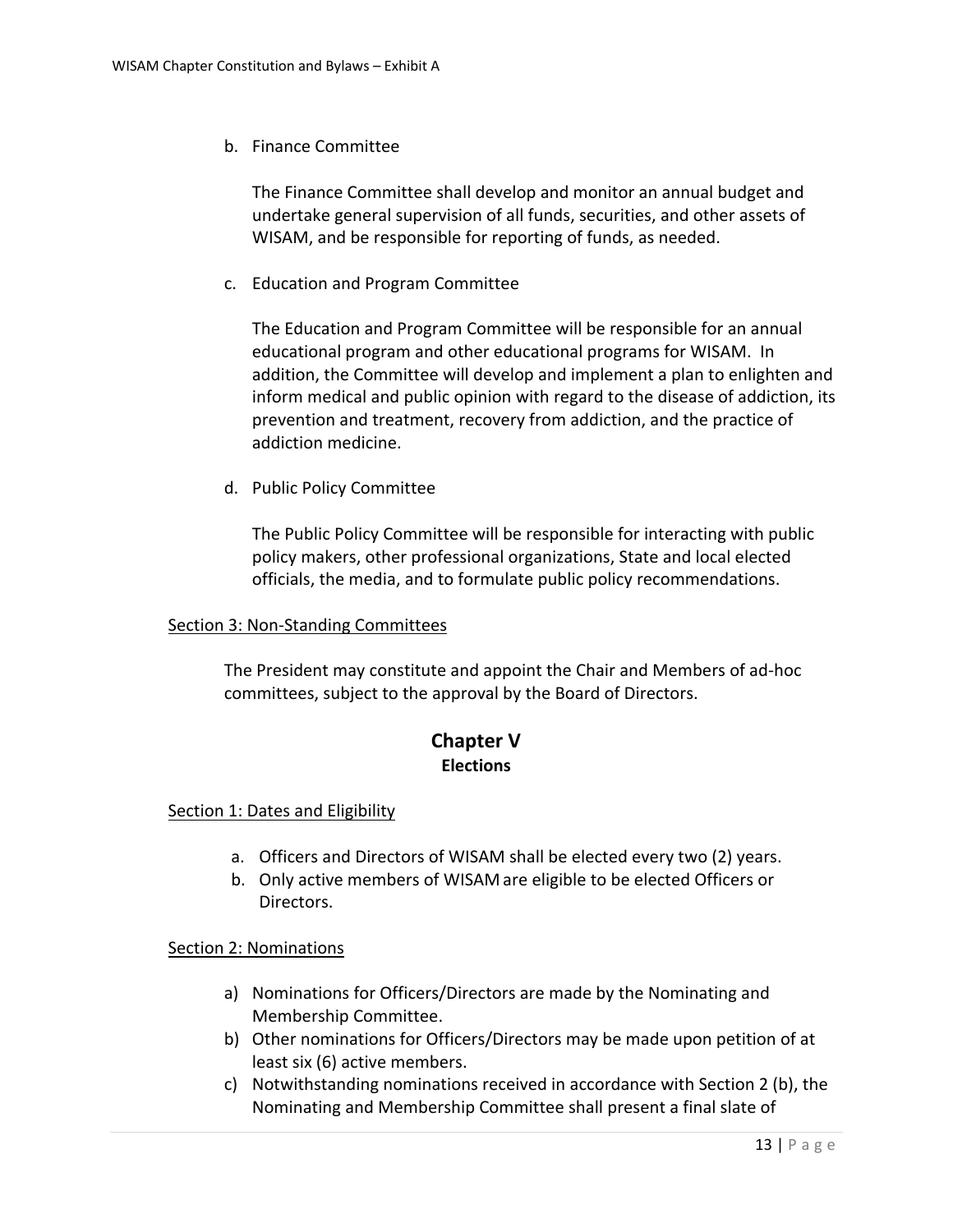nominees for Officers/Directors at least thirty (30) days prior to the voting date when the elections are to be held.

#### Section 3: Balloting

- a. The Secretary shall submit the list of nominees at least thirty (30) days prior to the annual meeting to all Active Members at their Electronic Mail (E-Mail) address on file at WISAM's Headquarters Office, as only Active Members have the right to vote. In the case where a member eligible to vote does not have an E-Mail address on file at the WISAM Headquarters Office, the Secretary shall submit the list of nominees with a ballot to the member's regular mailing address.
- b. Candidates obtaining a plurality of votes will be deemed elected to their respective positions. In the case of a tie between 2 or more candidates receiving the most votes, the President shall designate one of the candidates as elected.

### **Chapter VI Meetings**

#### Section 1: Meetings of the Membership of WISAM

- a) There shall be an Annual Meeting of WISAM. The time and place of such Annual Meeting shall be determined by the Board of Directors, and communicated to all members at the address of record with WISAM or other address supplied by the member for that purpose. All notices shall be sent not less than thirty (30) days prior to each meeting.
- b) The Annual Meeting shall be chaired by the President of WISAM or designee and shall be for the purpose of disseminating information to the membership, and conducting any other necessary business.
- c) A special meeting of the members for any purpose may be called at any time by the President or by the Board of Directors, or by a majority of the Active Members of WISAM. Notice of a special meeting shall be made in the same manner as for the Annual Meeting, except that the notice shall be mailed no later than two (2) weeks prior to such special meeting. The notice of any such special meeting shall specify the time, place, and general nature of the business to be transacted.
- d) The presence, in person or via tele-communication, of at least five (5) Active Members shall constitute a quorum at any meeting for the transaction of business for which that meeting was called, except for the installation of Officers that is guided by separate rules described in Chapter V.
- e) In the absence of a quorum, no business may be transacted at any meeting. However, any meeting of WISAM, whether or not a quorum exists, may be adjourned by the vote of a majority of the members present and voting.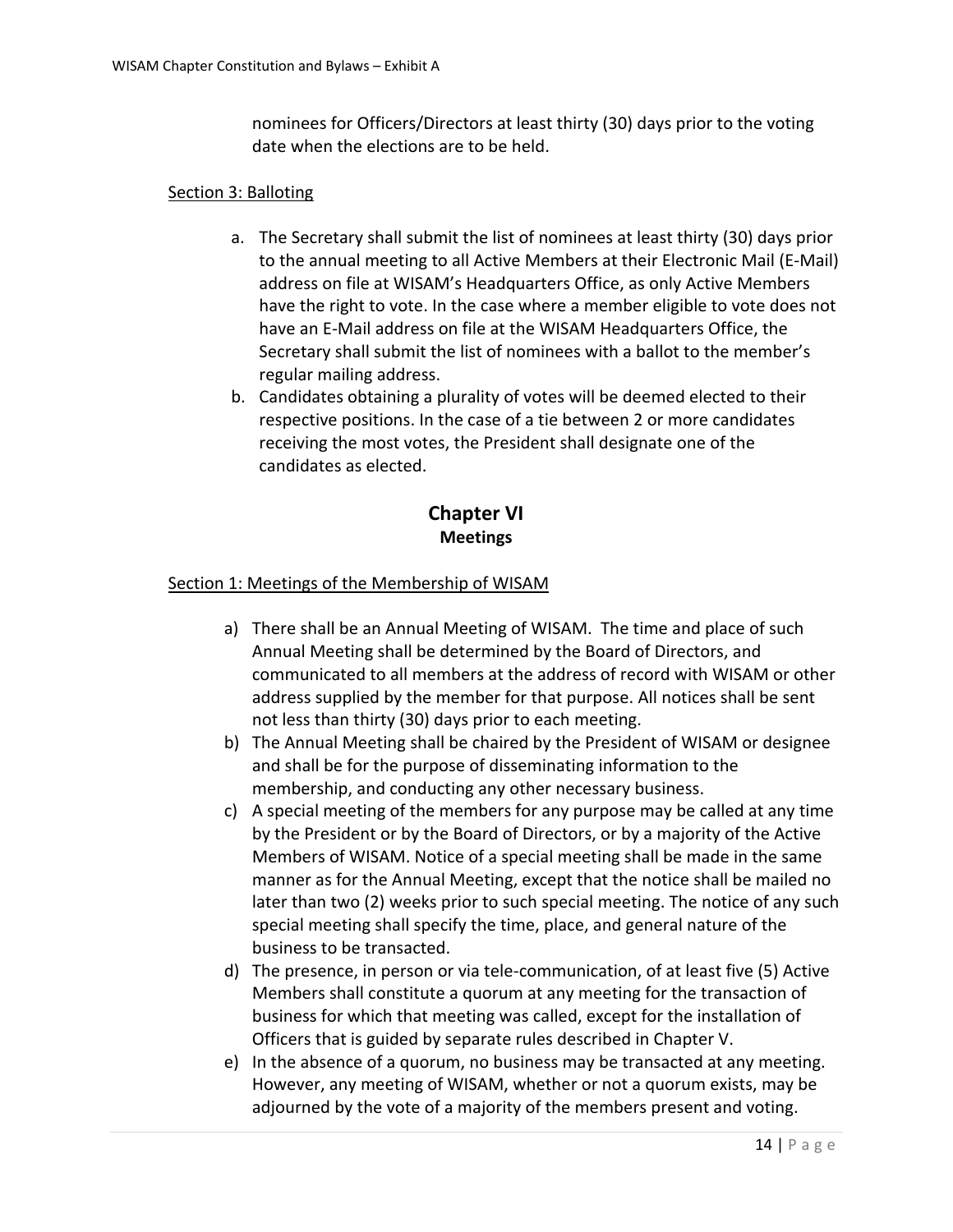When any meeting is adjourned for thirty (30) days or more, notice of reconvening shall be given as per an Annual Meeting.

- f) Cumulative and proxy voting is expressly prohibited.
- g) A complete list of the members entitled to vote, with address of record for each, shall be prepared by the Secretary and filed in the office of WISAM and shall be available upon request to all members. The Secretary shall have the list available at all membership meetings for inspection by any member.

#### Section 2: Parliamentary Procedure

All deliberations of WISAM, its Board of Directors, and its Committees shall be governed by parliamentary usages as interpreted by the current edition of the Standard Code of Parliamentary Procedure as most recently published by the American Institute of Parliamentarians, when not in conflict with the Constitution and Bylaws of WISAM.

#### **Chapter VII Relations with the Public**

No member of WISAM shall make public statements in the name of WISAM without prior consent of the Board of Directors. Individual members may mention their membership in public statements or scientific publications but shall state that their views do not necessarily represent those of WISAM.

#### **Chapter VIII Finances of WISAM**

#### Section 1: Annual Dues

a. The Board of Directors shall establish dues for various classes of membership. Dues shall be uniform and equal within each class but dues may be different for each class.

#### Section 2: Other Sources of Revenue

Funds may be raised by WISAM through:

- a. Publications of the Society;
- b. Voluntary contributions including bequests, legacies, and gifts;
- c. Income from conference fees and other programs and meetings;
- d. Government contracts and grants;
- e. Other means approved by the Board of Directors.

#### Section 3: Use of Funds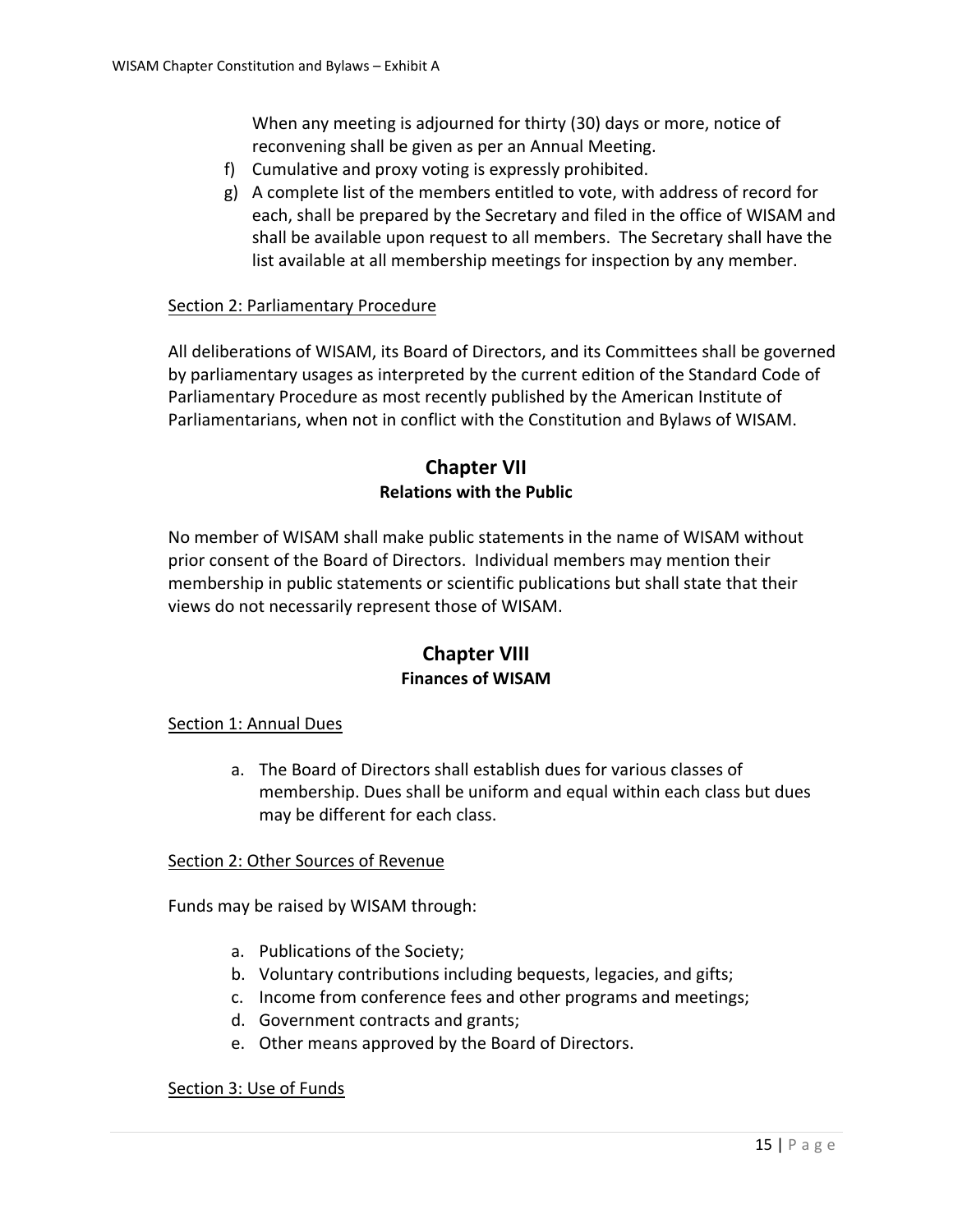All of the income, revenue, and earnings of WISAM shall be held, used, managed, devoted, expended, and applied at the discretion and judgement of the Board of Directors to carry out the objectives and purposes of WISAM. Any salary-type compensation paid to members of the Board of Directors must be approved in advance by a ¾ vote of WISAM's membership. Compensation to staff or consultants shall be determined and approved by the Board of Directors.

#### Section 4: Audit

When requested by the Board of Directors, the Treasurer shall provide to the Board of Directors an audited financial statement or review by an independent public accountant.

#### Section 5: Contracts

The Board of Directors, except as otherwise provided in the Bylaws, may authorize any officer, agent, or agents to enter into any contract or execute any instrument in the name, or on behalf of, WISAM, and such authority may be general or confined to specific instances. Such a contract shall first be reviewed by the Board of Directors. Unless authorized by the Board of Directors, no officer, agent, or member shall have power or authority to bind WISAM by any contract or engagement or to pledge its credit or to render it liable for any purpose or to any amount.

#### **Chapter IX Amendments**

Any member of the Board of Directors or any group of six (6) Active Members in good standing may propose one or more amendments to the Bylaws. Proposed additions, deletions, and changes shall first be submitted in written form to the Board of Directors for approval. An amendment will be approved upon the affirmative vote of two-thirds of the members of the Board of Directors at any duly constituted Board meeting, provided that the proposed amendment shall have been placed on the agenda for said meeting and distributed in advance to all Board members.

#### **Chapter X Official Communications: Recognition of Electronic Communications, Records, and Signatures**

Unless otherwise required by applicable law, if any provision of these bylaws of WISAM requires a notice or communication to any member, director, or committee member, or any record, to be in writing, an electronic record or an electronic communication satisfies the requirement. Similarly, unless otherwise required by applicable law, if any